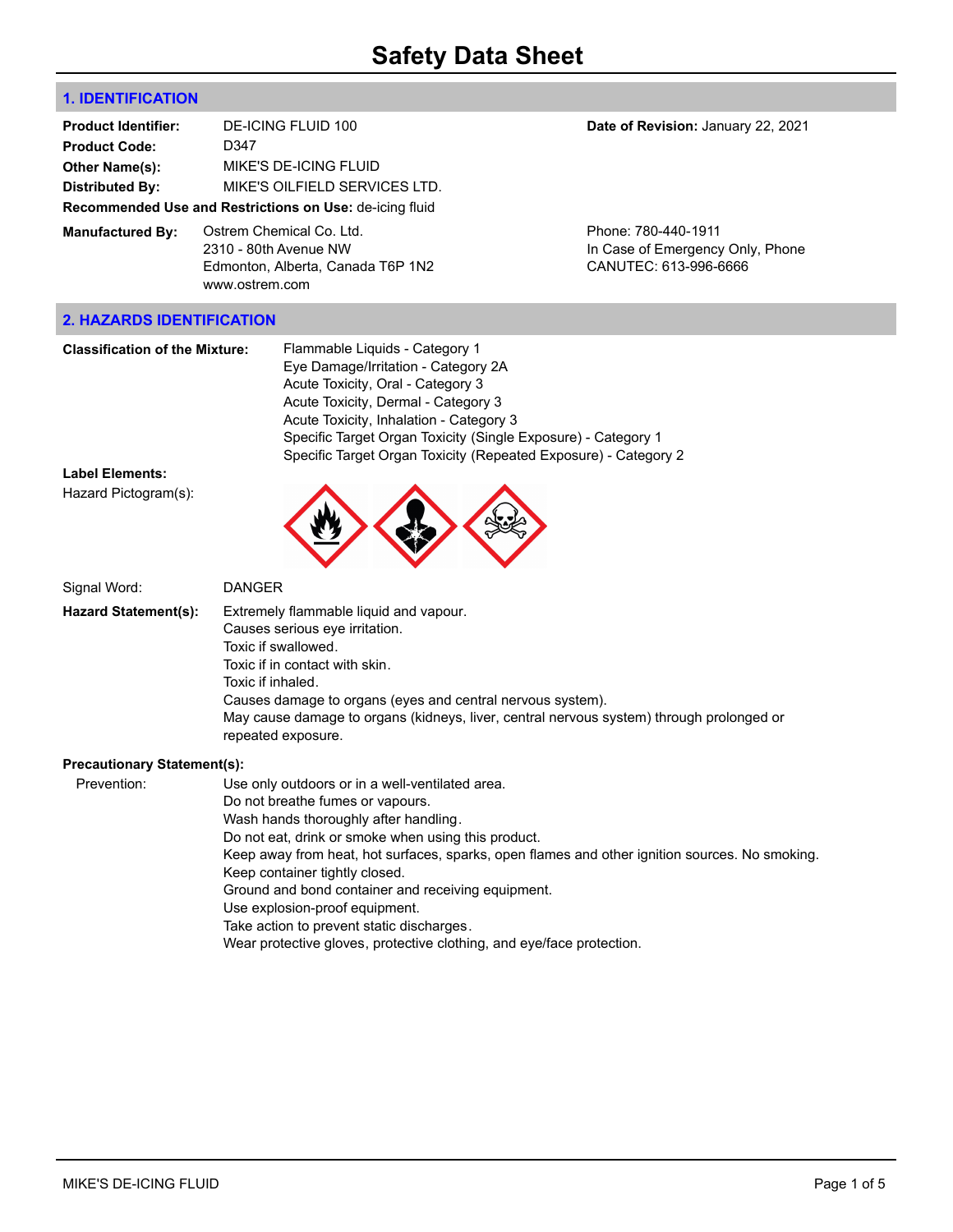# **Safety Data Sheet**

| Response: | IF IN EYES: Rinse cautiously with water for several minutes. Remove contact lenses if present<br>and easy to do. Continue rinsing.<br>If eye irritation persists: Get medical advice.<br>IF SWALLOWED: Call a poison centre or physician.<br>Rinse mouth.<br>IF ON SKIN: Wash with plenty of water.<br>Call a poison centre or physician if you feel unwell.<br>Take off immediately all contaminated clothing and wash it before reuse.<br>IF INHALED: Remove person to fresh air and keep comfortable for breathing.<br>Call a poison centre or physician.<br>If exposed or concerned: Call a poison centre or physician.<br>Get medical advice/attention if you feel unwell. |
|-----------|---------------------------------------------------------------------------------------------------------------------------------------------------------------------------------------------------------------------------------------------------------------------------------------------------------------------------------------------------------------------------------------------------------------------------------------------------------------------------------------------------------------------------------------------------------------------------------------------------------------------------------------------------------------------------------|
| Storage:  | Store in a well-ventilated place. Keep cool.<br>Keep container tightly closed.<br>Store locked up.                                                                                                                                                                                                                                                                                                                                                                                                                                                                                                                                                                              |
| Disposal: | Dispose of contents/container in accordance with local/regional/national/international<br>regulations.                                                                                                                                                                                                                                                                                                                                                                                                                                                                                                                                                                          |
|           | Physical/health hazards not otherwise classified:                                                                                                                                                                                                                                                                                                                                                                                                                                                                                                                                                                                                                               |

There is a marked difference in acute oral toxicity between rodents and man , man being more susceptible than rodents. The estimated fatal dose for man is 100 milliliters (1/2 cup).

## **3. COMPOSITION/INFORMATION ON INGREDIENTS**

| <b>Chemical Name</b> | Conc.       | CAS#     | <b>Common Names</b> |
|----------------------|-------------|----------|---------------------|
| ethylene glycol      | $10 - 30\%$ | 107-21-1 |                     |
| isopropanol (99%)    | $30 - 60\%$ | 67-63-0  | isopropyl alcohol   |
| methanol             | 45 - 70%    | 67-56-1  | methyl alcohol      |
| ethyl ether          | $3 - 7%$    | 60-29-7  | ether               |

#### **4. FIRST-AID MEASURES**

#### **Necessary Measures:**

IF IN EYES: Rinse cautiously with water for several minutes. Remove contact lenses if present and easy to do. Continue rinsing.

If eye irritation persists: Get medical advice.

IF SWALLOWED: Call a poison centre or physician.

Rinse mouth.

IF ON SKIN: Wash with plenty of water.

Call a poison centre or physician if you feel unwell.

Take off immediately all contaminated clothing and wash it before reuse.

IF INHALED: Remove person to fresh air and keep comfortable for breathing.

Call a poison centre or physician.

If exposed or concerned: Call a poison centre or physician.

Get medical advice/attention if you feel unwell.

# **Most important symptoms, both acute and delayed:**

Causes serious eye irritation. Toxic if swallowed. Toxic if in contact with skin. Toxic if inhaled. Causes damage to organs (eyes and central nervous system). May cause damage to organs (kidneys, liver, central nervous system) through prolonged or repeated exposure.

# **Indication of immediate medical attention and special treatment needed, if necessary:**

not applicable

# **5. FIRE-FIGHTING MEASURES**

# **Suitable (and unsuitable) extinguishing media:**

Use extinguishing media appropriate for surrounding fire.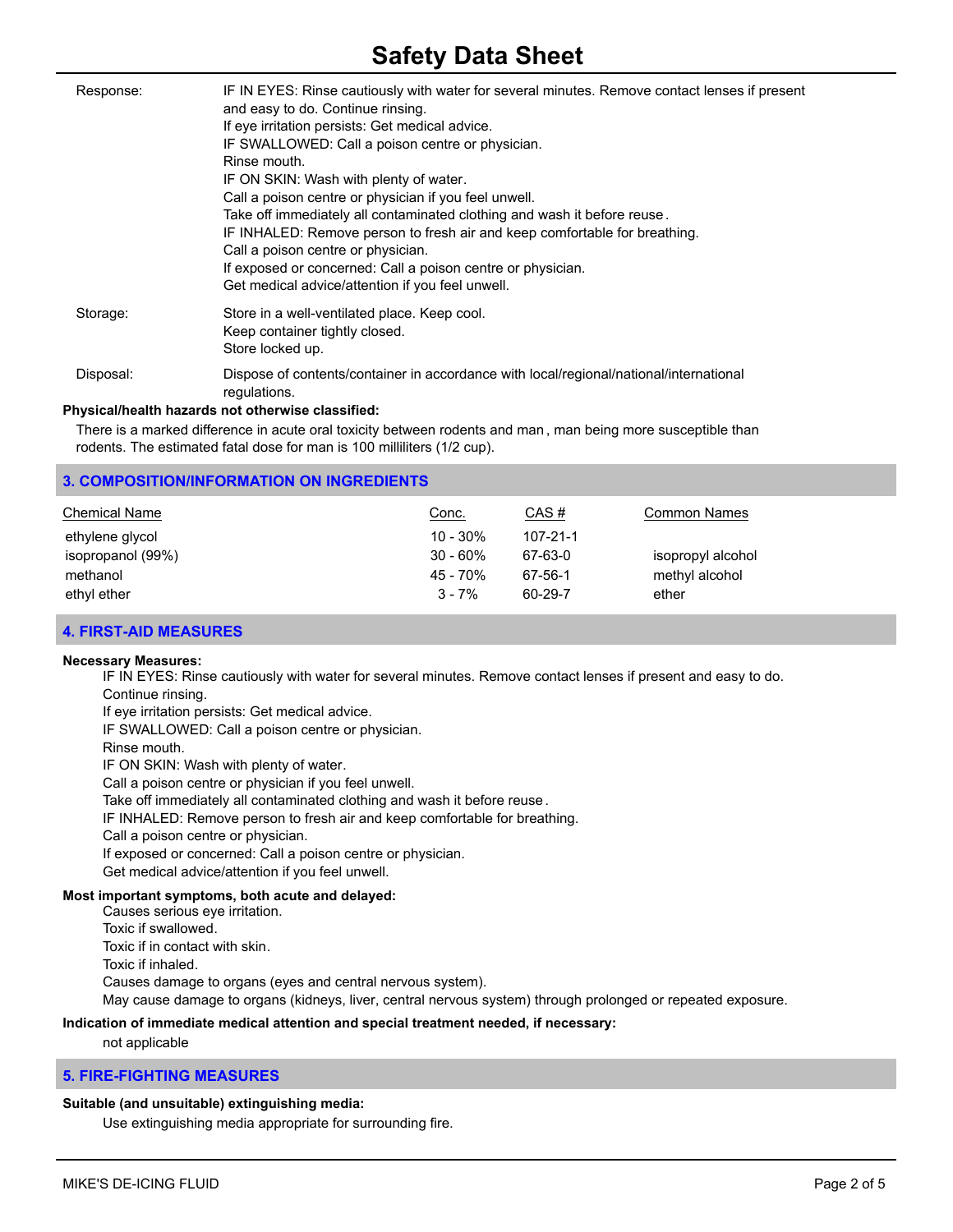#### **Specific hazards arising from the chemical (e.g.: hazardous combustion products):**

May liberate carbon monoxide, carbon dioxide and formaldehyde.

#### **Special protective equipment and precautions for firefighters:**

As for surrounding fire. Firefighters should wear full protective clothing and self contained breathing equipment.

#### **6. ACCIDENTAL RELEASE MEASURES**

#### **Personal precautions, protective equipment and emergency procedures:**

Wear appropriate protective equipment. See section 8.

#### **Environmental precautions:**

Prevent from entering sewers, waterways or low areas.

#### **Methods and materials for containment and cleaning up:**

Isolate hazard area and restrict access. Small spills: soak up with inert absorbent material and scoop into containers. Large spills: prevent contamination of waterways. Dike and pump into suitable containers. Clean up residual with absorbent material, place in appropriate container and flush with water.

#### **7. HANDLING AND STORAGE**

#### **Precautions for safe handling:**

Use only outdoors or in a well-ventilated area. Do not breathe fumes or vapours. Wash hands thoroughly after handling. Do not eat, drink or smoke when using this product. Keep away from heat, hot surfaces, sparks, open flames and other ignition sources. No smoking. Keep container tightly closed. Ground and bond container and receiving equipment. Use explosion-proof equipment. Take action to prevent static discharges. Do not ingest. Avoid contact with eyes, skin and clothing.

#### **Conditions for safe storage, including any incompatibilities:**

Store in a well-ventilated place. Keep cool. Keep container tightly closed. Store locked up. Keep out of reach of children. Store in a cool, dry area.

#### **8. EXPOSURE CONTROLS/PERSONAL PROTECTION**

#### **Control parameters - Exposure limits:**

| Ingredient:       | Limit:                             |
|-------------------|------------------------------------|
| ethylene glycol   | TWA: 100 mg/m3 ACGIH (TLV)         |
|                   | CEIL: 125 mg/m3 OSHA (PEL)         |
|                   | CEIL: 50 ppm OSHA (PEL)            |
| isopropanol (99%) | ACGIH TWA: 200 ppm                 |
|                   | STEL 400 ppm                       |
| methanol          | ACGIH TWA: 200 ppm                 |
|                   | STEL: 250 ppm                      |
| ethyl ether       | OHS AB TWA: 400 ppm; STEL: 500 ppm |
|                   | ACGIH TWA: 400 ppm, STEL: 500 ppm  |
|                   |                                    |

#### **Appropriate engineering controls:**

Provide exhaust ventilation to keep airborne levels below recommended exposure limits.

#### **Respiratory protection:**

If exposure exceeds occupational exposure limits, use an appropriate NIOSH approved respirator.

#### **Other protection:**

Wear protective gloves, protective clothing, and eye/face protection.

# **9. PHYSICAL AND CHEMICAL PROPERTIES**

Appearance (physical state, colour etc.): clear, colourless liquid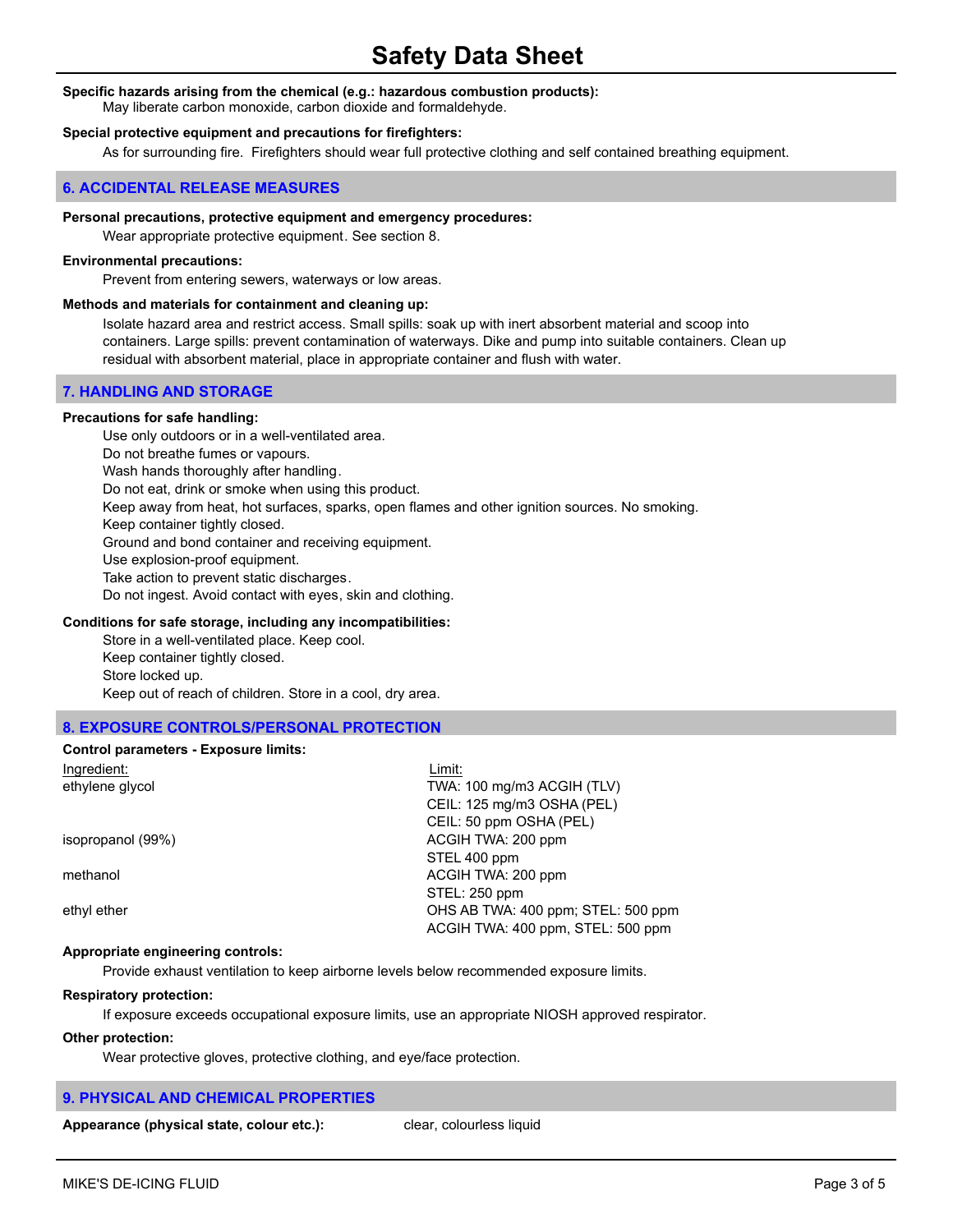# **Safety Data Sheet**

| Odour:                                        | alcohol odour |
|-----------------------------------------------|---------------|
| Odour threshold:                              | not available |
| pH:                                           | 7.7           |
| <b>Melting/Freezing point:</b>                | not available |
| Initial boiling point and range:              | not available |
| Flash point:                                  | -5 C          |
| <b>Evaporation rate:</b>                      | not available |
| Flammability (solid, gas):                    | not available |
| Upper/lower flammability or explosive limits: | not available |
| Vapour pressure:                              | not available |
| Vapour density:                               | not available |
| Relative density (specific gravity):          | 0.811         |
| Solubility(ies):                              | complete      |
| Partition co-efficient: n-octanol/water:      | not available |
| Auto-ignition temperature:                    | not available |
| Decomposition temperature:                    | not available |
| <b>Viscosity:</b>                             | not available |
|                                               |               |

#### **10. STABILITY AND REACTIVITY**

#### **Reactivity:**

This material is considered to be non-reactive under normal use conditions.

#### **Chemical stability:**

Stable.

## **Possibility of hazardous reactions:**

not available

#### **Conditions to avoid (e.g.: static discharge, shock or vibration):**

Keep away from heat, hot surfaces, sparks, open flames and other ignition sources. No smoking. Take action to prevent static discharges.

#### **Incompatible materials:**

Oxidizers / Acid / Base

#### **Hazardous decomposition products:**

not available

# **11. TOXICOLOGICAL INFORMATION**

#### **POTENTIAL ACUTE HEALTH EFFECTS**

| Inhalation:             | Toxic if inhaled.              |
|-------------------------|--------------------------------|
| Ingestion:              | Toxic if swallowed.            |
| Eye contact:            | Causes serious eye irritation. |
| <b>Skin contact:</b>    | Toxic if in contact with skin. |
| <b>Skin absorption:</b> | not available                  |

#### **POTENTIAL CHRONIC HEALTH EFFECTS**

| Inhalation:             | not available |
|-------------------------|---------------|
| Ingestion:              | not available |
| Eye contact:            | not available |
| <b>Skin contact:</b>    | not available |
| <b>Skin absorption:</b> | not available |

**Mutagenicity:** not available **Carcinogenicity: Reproductive toxicity: Sensitization of product: Specific Target Organ Toxicity - single exposure: Specific Target Organ Toxicity - repeated exposure:** 

#### **Toxicological Data:**

| This information, if applicable, can be found in Section 2. |
|-------------------------------------------------------------|
| This information, if applicable, can be found in Section 2. |
| This information, if applicable, can be found in Section 2. |
| This information, if applicable, can be found in Section 2. |
| This information, if applicable, can be found in Section 2. |